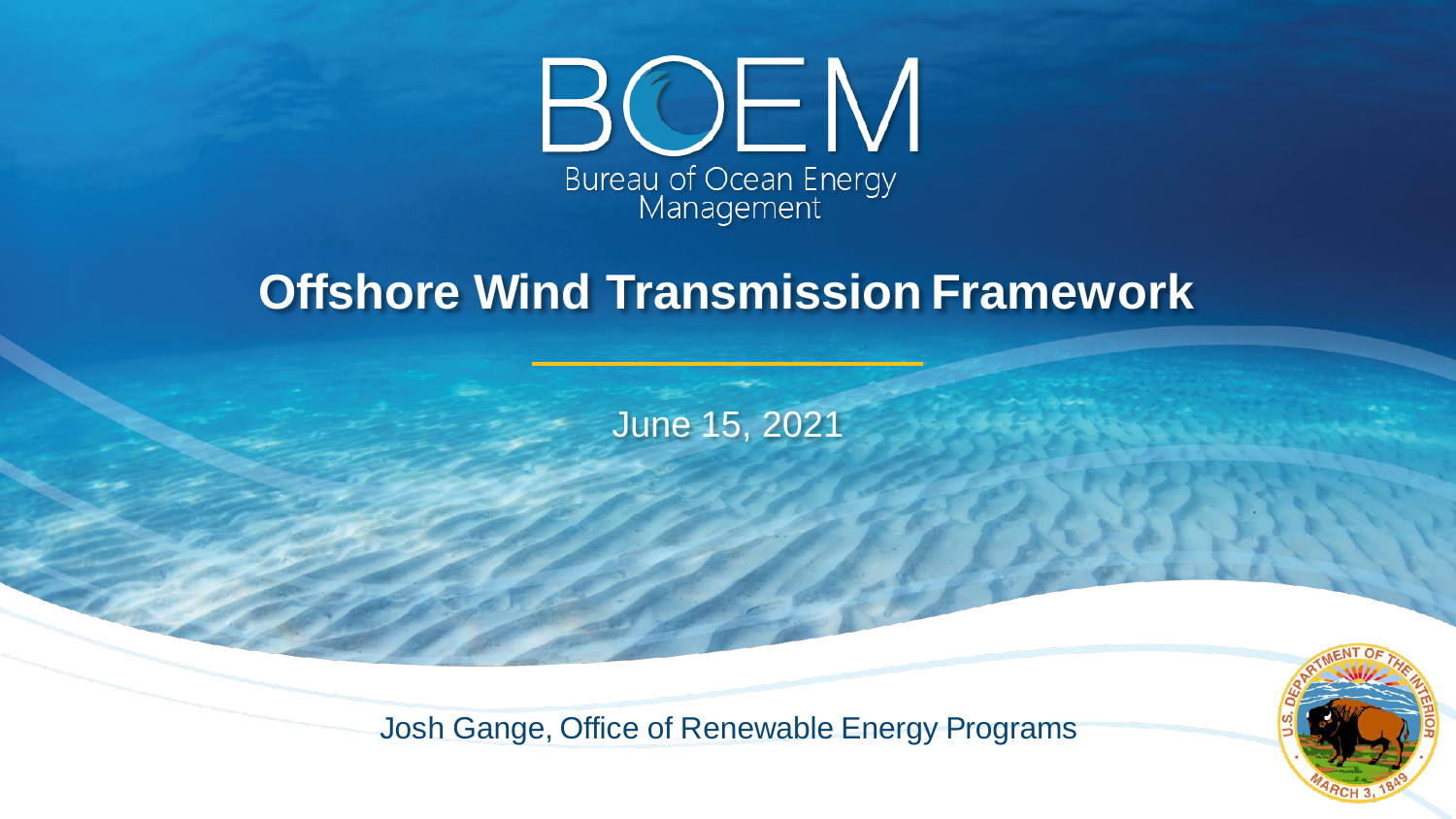## **Federal Regulatory Framework**

- o **Under OCSLA §1337(p)(1)(C), the Secretary may grant a lease, easement, or ROW on the OCS for activities that produce or support production, transportation, or transmission of energy sources other than oil and gas.**
- o **§585.104 states that except as otherwise authorized by law, it will be unlawful for any person to construct, operate, or maintain any facility to produce, transport, or support generation of electricity or other energy product derived from a renewable energy resource on any part of the OCS, except under and in accordance with the terms of a lease, easement, or ROW issued pursuant to the OCS Lands Act.**



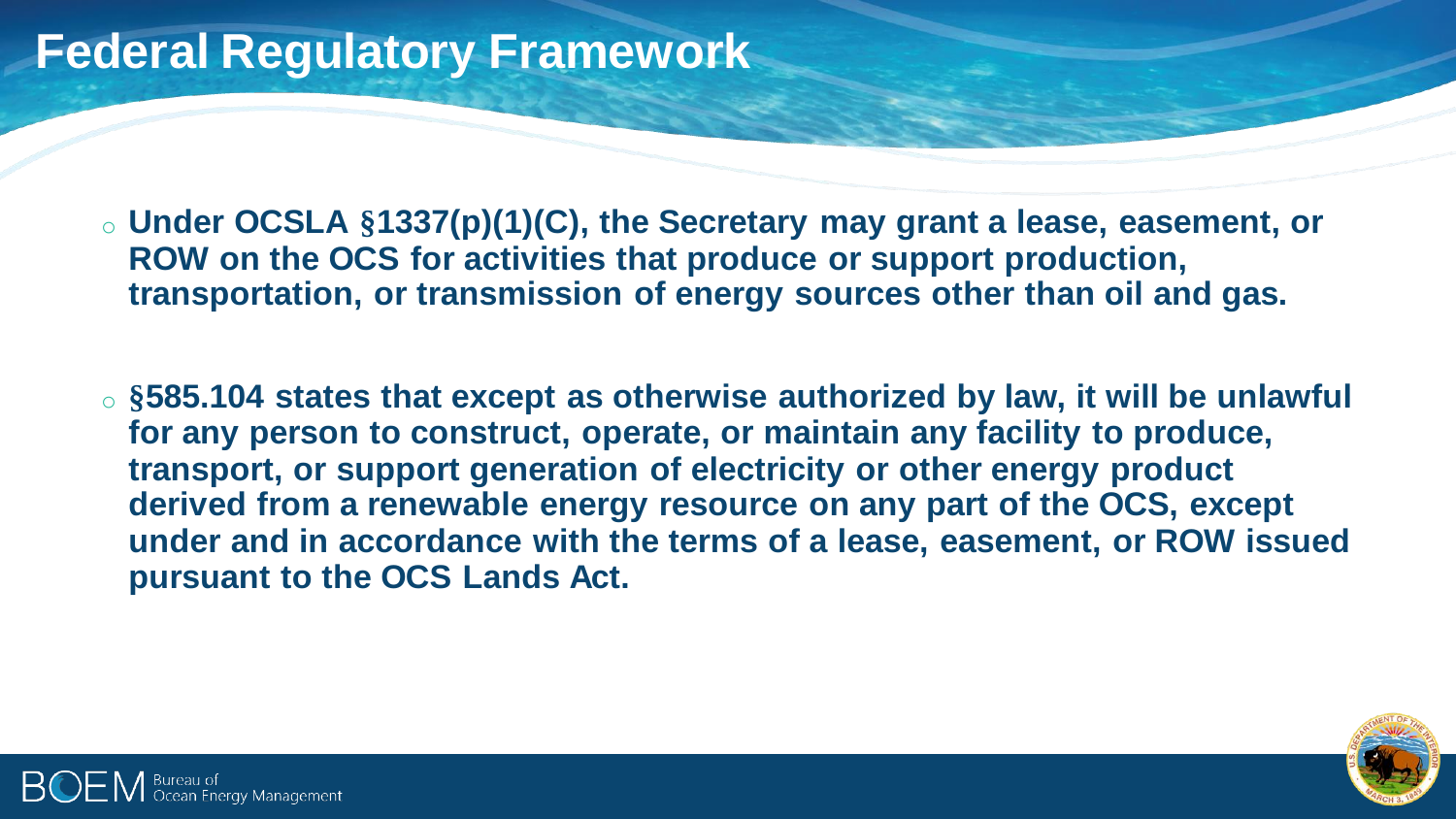# **Roles in Transmission Planning**

#### **1. Federal Government**

- 1. BOEM
- 2. FERC
- 3. Permitting Agencies Natural Resources, etc.

#### **2. Grid Operators**

Independent System Operators/Regional Transmission Operators

### **3. State Role**

Bureau of

- 1. Renewable Energy Goals/Legislation
- 2. Conditions in Offtake Agreements
- 3. State Utilities

areau or<br>cean Energy Management

4. Property Interests in Landfall Connection Points

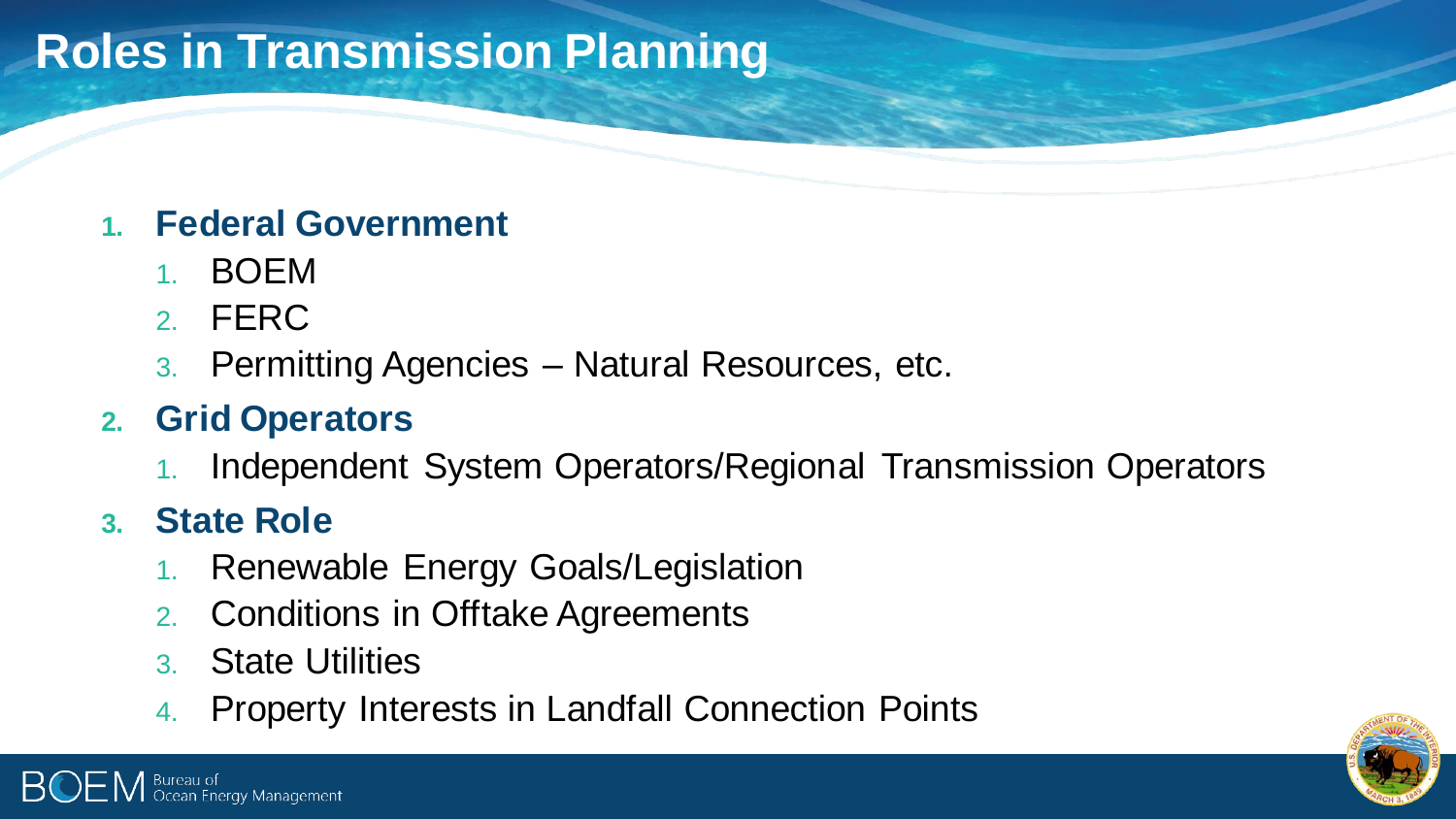

#### **1. Transmission as part of an offshore wind lease**

◦ 585.200(b) - a lease confers the right to one or more project easements without further competition for transmission

#### **2. Transmission under a Right of Way Grant**

o 585.300 - an ROW grant authorizes the holder to install on the OCS cables, pipelines, and associated facilities that involve the transportation or transmission of electricity or other energy product from renewable energy projects.



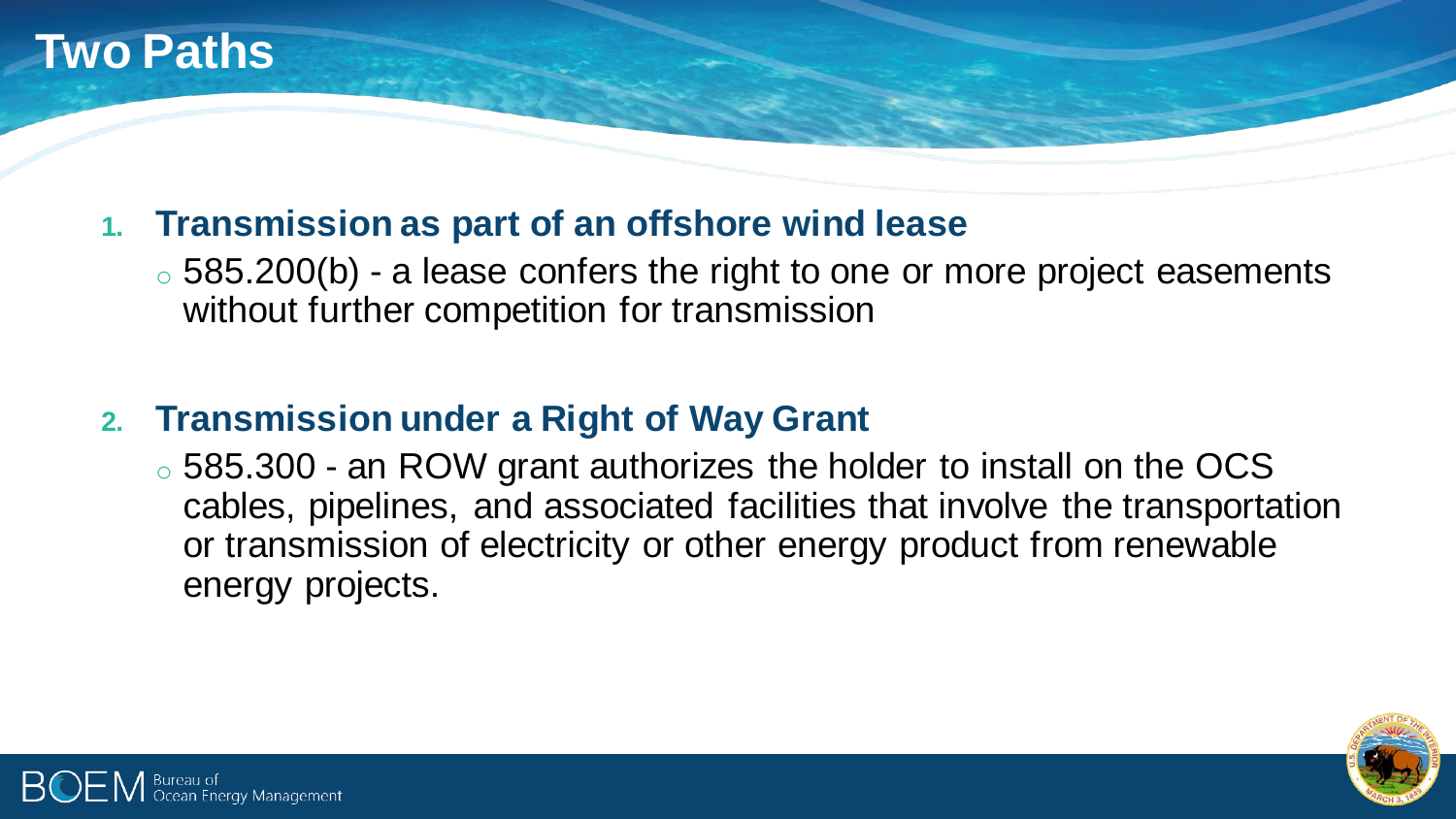### **Transmission as Part of a Lease**

.eau o.<br>:ean Energy Management

- **1. A lessee negotiates with state entities and utilities to determine appropriate landfall and grid connections points**
	- o Grid connection study with the appropriate ISO
	- o ISO determines upgrades needed for interconnection, which developer is responsible for
	- o BOEM does not have jurisdiction over landfall sites, nor state waters
- **2. An easement to shore is granted with a lease**
	- o The details of the easement(s) are provided as part of the COP
- **3. Easement may be presented in COP as options under a Project Design Envelope**

o Allows for more than one option to be considered

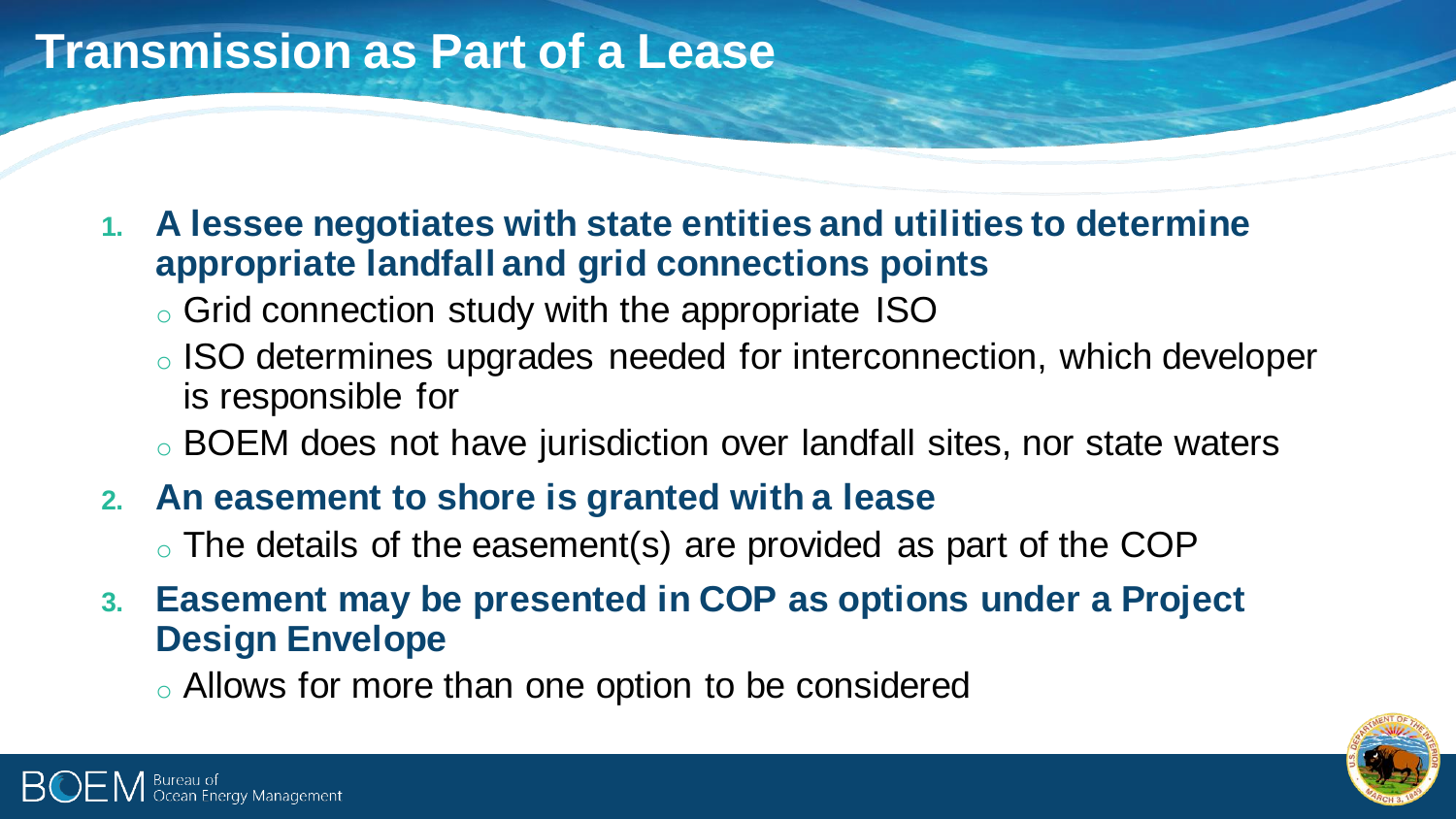## **Right of Way Grant Process**

- **1. OCSLA requires a competitive process unless BOEM determines there is competitive interest (585.307)** o BOEM likely issues a Request for Competitive Interest o Also solicits information about the area proposed
- **2. If competition exists, BOEM will utilize a competitive process to award the ROW Grant (e.g., auction)**
- **3. BOEM will conduct an environmental analysis and assess multiple use conflicts prior to making a decision on whether to issue a ROW Grant**

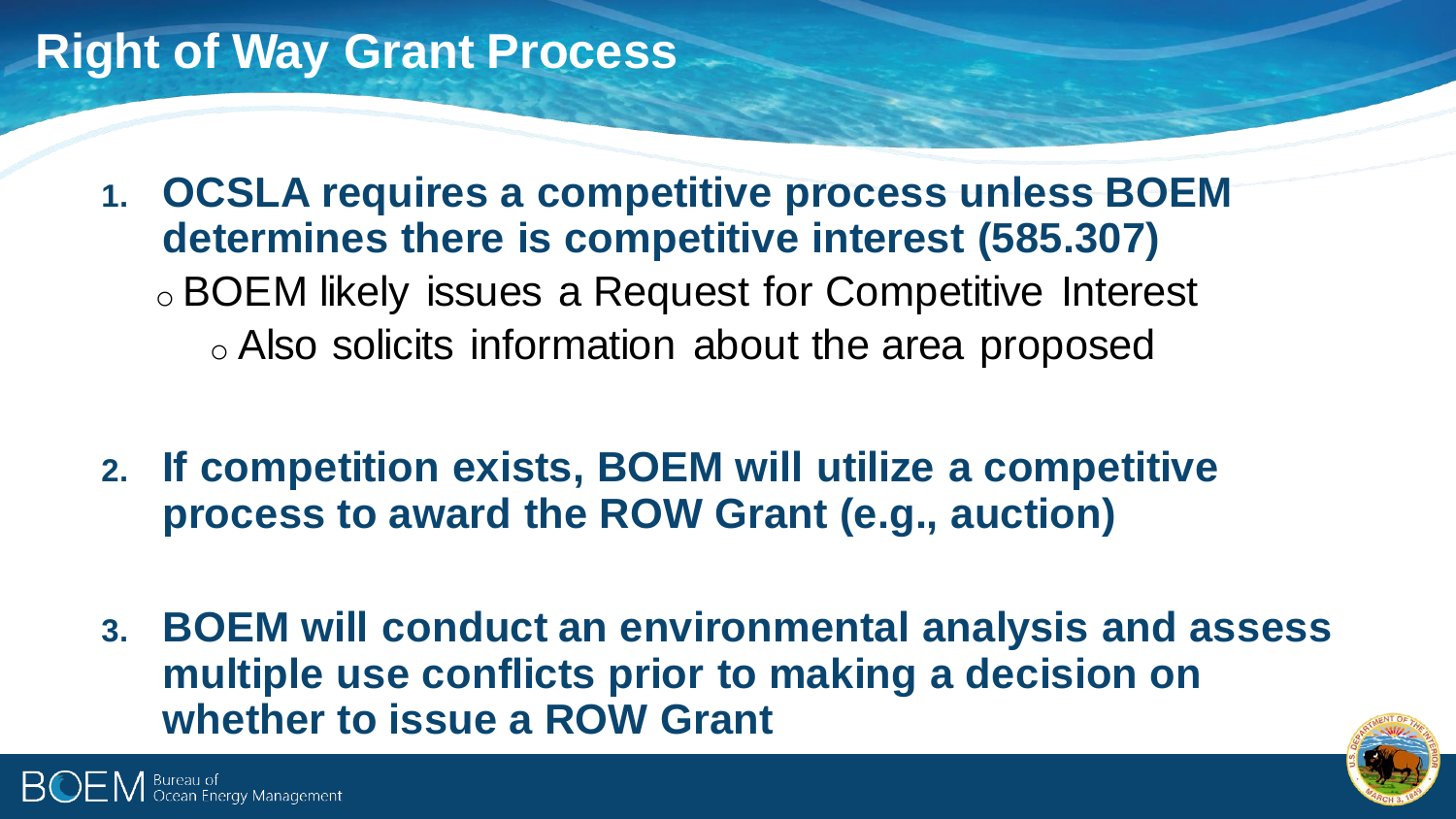## **ROW Process Continued**

**4. The Grant holder will propose the project within one year of issuance of the ROW in the form of a General Activities Plan (GAP)**

o Grantee conducts survey work to identify any hazards, cultural resources, and to optimize the route o Discusses methods and equipment to be utilized

**5. The GAP will trigger additional NEPA process and consultations with other agencies prior to any approval and installation, or denial**

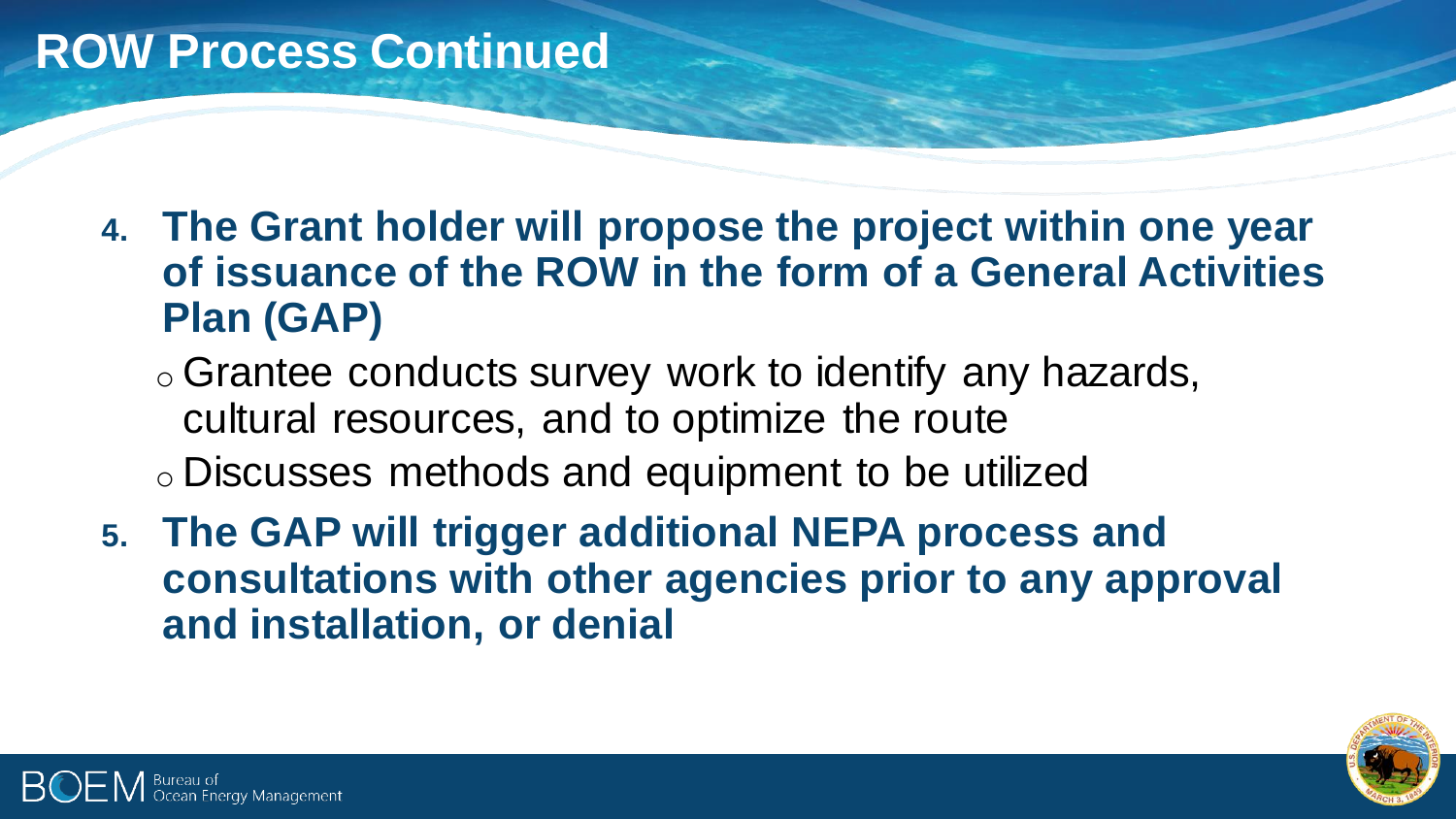# **Regional Transmission Options**

#### o **Likely proposed under a ROW Grant**

- o BOEM would analyze the impacts of any proposed system through the NEPA process
- o **BOEM is likely unable to require use of an unbuilt system**
- o **A lessee proposing to use a regional transmission system could be granted an easement to the system**
- o **A state could mandate use of such a system through an offtake mechanism**



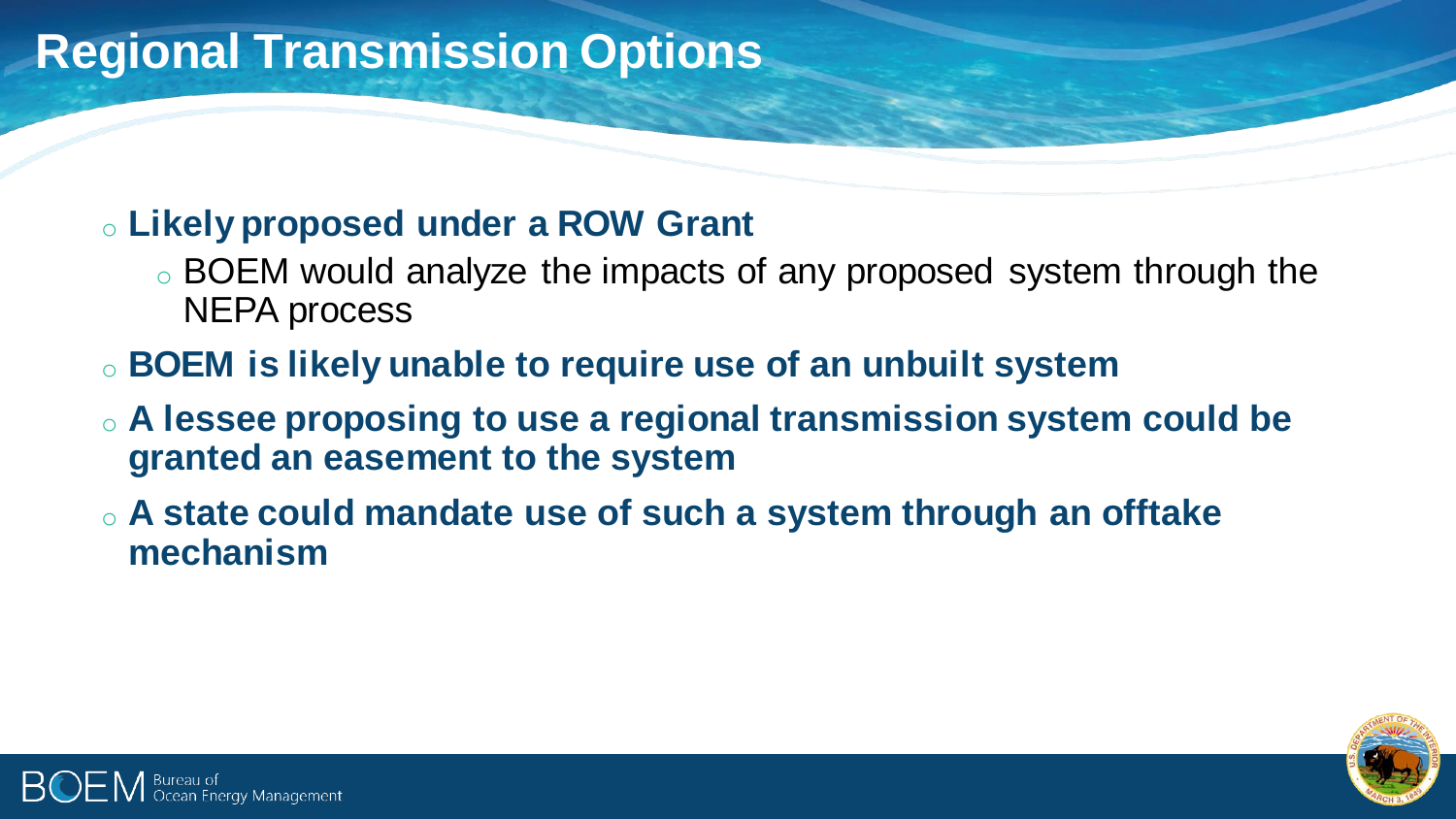Bureau of<br>Ocean Energy Management

### o **Any ROW Grant holder must first be qualified by BOEM**

### o **An ROW is 200 ft in width centered on the cable**

- o Greater widths available for demonstrated safety or environmental issues
- o **A Grant does not prevent the granting of other rights by the US either before or after issuance**
- o **Activities may not unreasonably interfere with other approved activities or existing operations**
- o **The holder agrees that other users may use or occupy any part of the ROW not actually used**
- o **BOEM requires financial assurance for decommissioning**